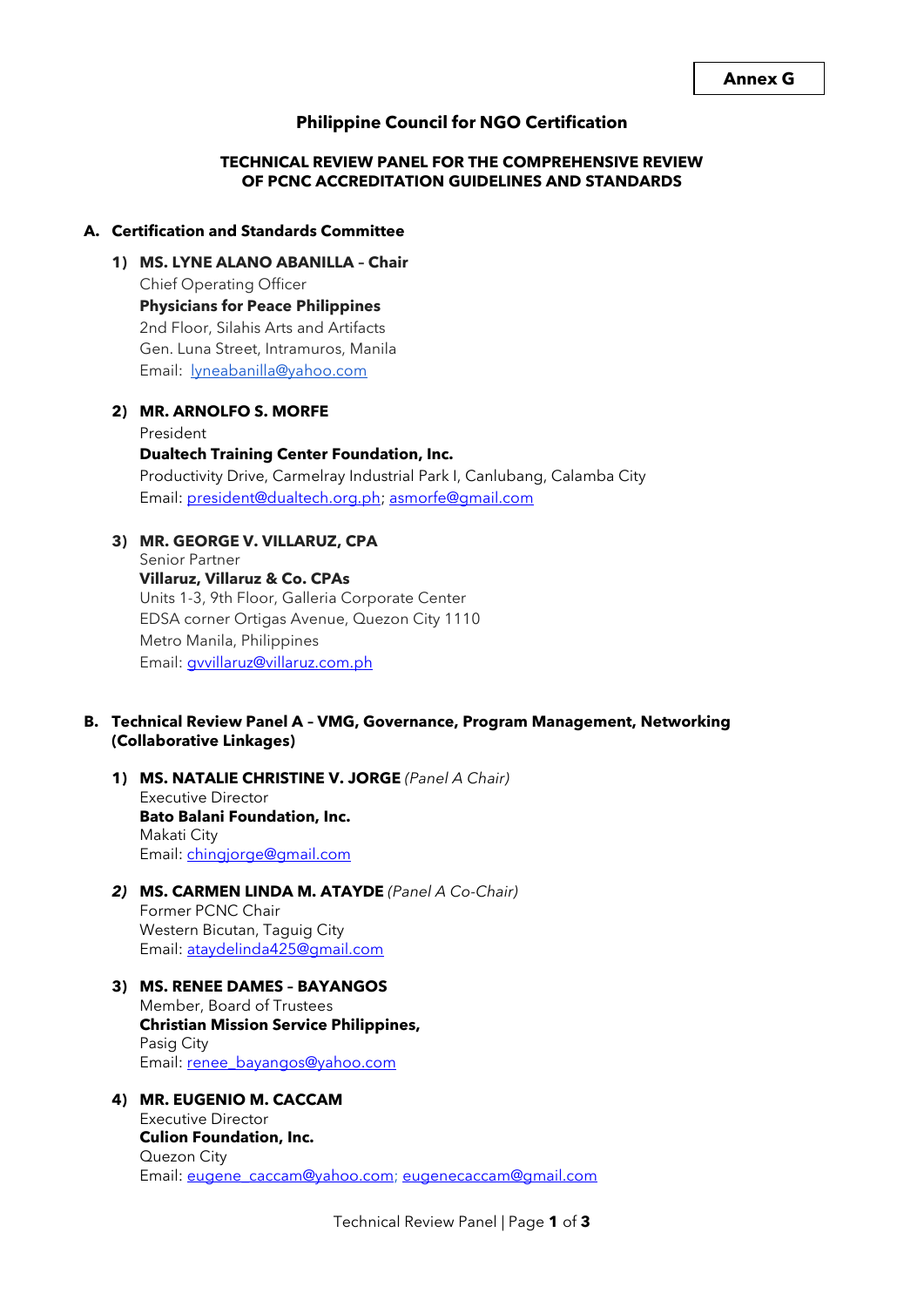# **5) MS. LOLITA GO-GANAPIN**

Executive Director **Bidlisiw Foundation, Inc.**  Mandaue City, Cebu Email: [lolits@bidlisiwfoundation.org](mailto:lolits@bidlisiwfoundation.org)

## **6) CARLO P. GARCIA, Ph.D.**

Executive Director **Environmental Studies Institute, Miriam College**  Quezon City Email: [cgarcia@mc.edu.ph;](mailto:cgarcia@mc.edu.ph) [carlopgarcia23@gmail.com](mailto:carlopgarcia23@gmail.com)

# **7) MS. CRISTINA S. HANGOD, RSW**

Independent Consultant Bagumbayan, Taguig City Email: [crishangod123@gmail.com](mailto:crishangod123@gmail.com)

# **8) REX T. LINAO, Ph.D., MSERM**  Executive Director **Foundation for the Development of Agusanons, Inc.**  Prosperidad, Agusan del Sur Email: [xer72\\_adfi@yahoo.com](mailto:xer72_adfi@yahoo.com)

# **9) MA. VICTORIA U. SY, Ph.D.**  (Former Professor, University of San Jose Recoletos) Cebu City Email: [marivic125@hotmail.com](mailto:marivic125@hotmail.com)

### **C. Technical Review Panel B – Financial Management, HR & Administration, Sustainability**

**1) MS. LOLITA P. TANG, CPA** *(Panel B Chair)* Member, Board of Trustees **PICPA Foundation PICPA/PAMA Member**  Mandaluyong City Email: [lolitatang@yahoo.com](mailto:lolitatang@yahoo.com)

## *2)* **MS. MA. LOURDES G. ARROYO** *(Panel B Co-Chair)* Finance and Administration Manager **Caucus of Development NGO Networks (CODE NGO)**  Quezon City Email: [gi2arroyo@gmail.com](mailto:gi2arroyo@gmail.com)

- **3) MS. ANGELA ALADO – AVELINO**  Finance Manager **Gerry Roxas Foundation, Inc.**  Quezon City Email: [aaavelino@gerryroxasfoundation.org](mailto:aaavelino@gerryroxasfoundation.org)
- **4) MS. CARIDAD M. BASILA, CPA**  Independent Finance Consultant Email: [caribasila\\_1130@yahoo.com.ph](mailto:caribasila_1130@yahoo.com.ph)